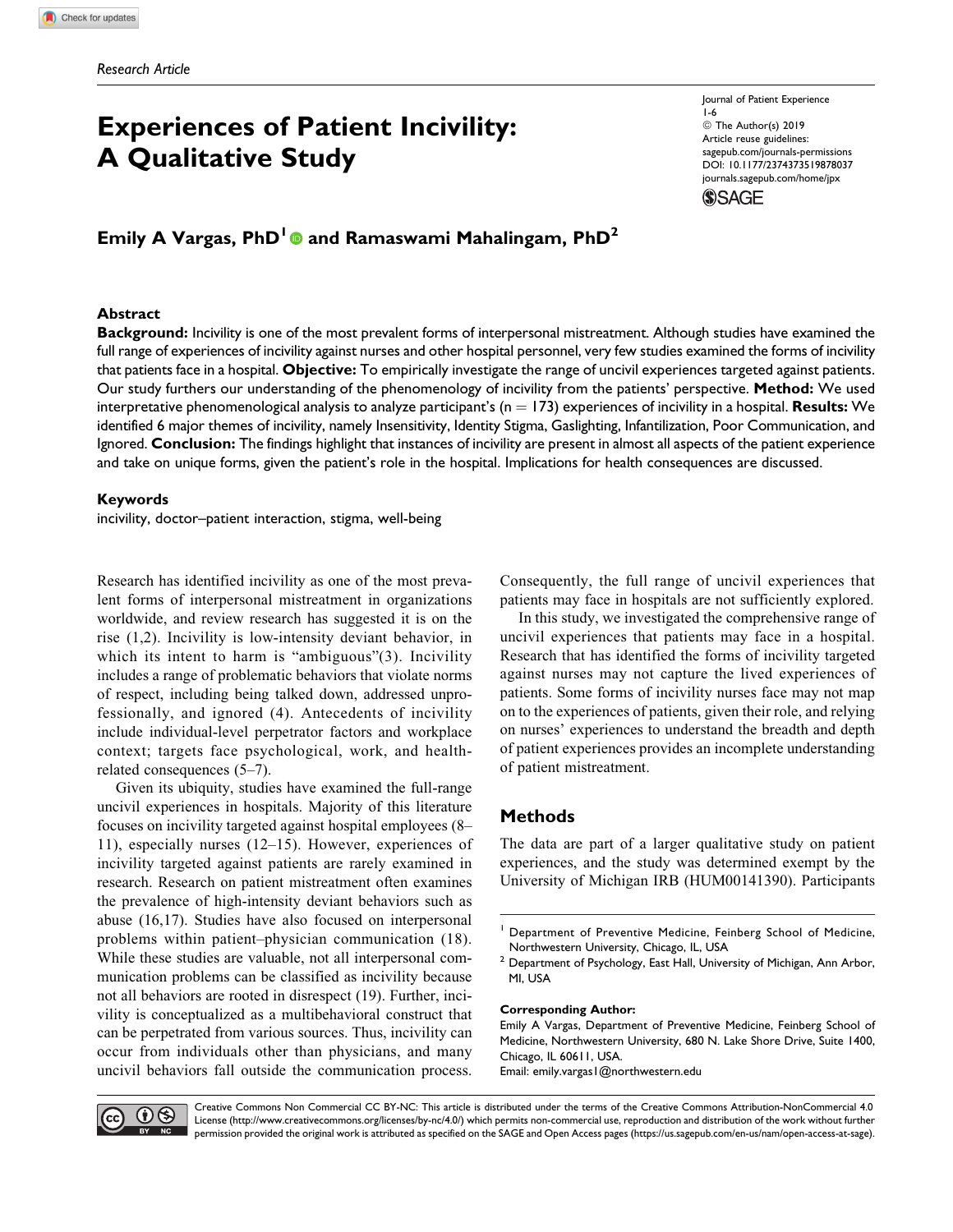Table 1. Demographic Information.

| Demographics                      | n (%)       | M (SD)        |
|-----------------------------------|-------------|---------------|
| Gender                            |             |               |
| Female                            | 107 (61.8%) |               |
| Male                              | 66 (39%)    |               |
| Age                               |             |               |
| Mean age, years                   |             | 36.53 (10.61) |
| Race/ethnicity                    |             |               |
| African American/black            | 12 (6.9%)   |               |
| Asian/Asian American/Pacific      | 8(4.6%)     |               |
| Islander                          |             |               |
| White                             | 132 (76.3%) |               |
| Latino/Hispanic                   | 12 (6.9%)   |               |
| Middle Eastern                    | (0.6%)      |               |
| Native American                   | 3(1.7%)     |               |
| Biracial/mixed race               | 5(2.9%)     |               |
| Socioeconomic status              |             |               |
| Poor                              | 11(6.4%)    |               |
| Working class                     | 60 (34.7%)  |               |
| Middle class                      | 87 (50.3%)  |               |
| Upper middle class                | 12 (6.9%)   |               |
| Upper class                       | 3(1.7%)     |               |
| Political affiliation             |             |               |
| Very liberal                      | 26 (15%)    |               |
| Liberal                           | 43 (24.9%)  |               |
| Slightly liberal                  | 23 (13.3%)  |               |
| Middle of the road                | 37 (21.4%)  |               |
| Slightly conservative             | 16 (9.2%)   |               |
| Conservative                      | 18 (10.4%)  |               |
| Very conservative                 | 8(4.6%)     |               |
| Other                             | 2(1.2%)     |               |
| Education                         |             |               |
| No formal education               | 0           |               |
| Elementary school                 | 0           |               |
| Some high school                  | 0           |               |
| Completed high school             | 12 (6.9%)   |               |
| Some college                      | 68 (39.3%)  |               |
| BA/BS degree                      | 62 (35.8%)  |               |
| Some graduate/professional school | 13 (7.5%)   |               |
| Hold graduate/professional degree | 18 (10.4%)  |               |

Abbreviations: M, mean; SD, standard deviation.

 $(N = 293)$  were recruited on Amazon TurkPrime from across the United States, and informed consent was obtained from all the participants.(note 1)

Participants included a text response to the question, "Have you ever experienced incivility in a hospital setting (ie, being talked down)? If you have please describe the event here.(note 2)" Majority (59%) indicated experiencing at least 1 instance of incivility in a hospital, and 41% indicated they never experienced incivility. We focus on the sample that experienced incivility ( $N = 173$ ). See Table 1 for demographics.

We used interpretative phenomenological analysis (IPA)—an inductive methodology used to interpret and identify patterns in the lived experiences of participants to analyze the data (20,21). We engaged in a close reading and annotation of one participant's experience of incivility,

developed preliminary themes, and then sequentially integrated additional participants' experiences (22).(note 3) We constantly reevaluated our interpretation of participant's experiences and revisited the definition of incivility.(note 4) Ultimately, we condensed the preliminary themes into 6 superordinate themes; many responses overlapped with multiple themes.(note 5) In the results, we describe each theme and include quotes to demonstrate the meaning of the superordinate theme.

## **Results**

## Insensitivity

Participants most frequently reported experiencing insensitivity (38%) or affectively negative interactions. A majority explicitly used the word "rude" to describe their interaction.

[The] receptionist was rude and did not seem to care when I was going through anxiety [Participant 117, 26 years old, Asian/ Asian American/Pacific Islander, Woman].

Some participants even described how the interaction felt rude.

When the Doctor was a smart mouth and came in and said "congratulations you have a period" it ended up being a very serious infection. [Participant 290, 27 years old, Biracial, Woman].

Participant 290's experience demonstrates some of the potential consequences of rudeness. In this case, the doctor was not only insensitive but gave an incorrect diagnosis. In addition, participants frequently indicated how insensitivity was also communicated through a "rough" touch when the doctor was examining them. The consensus was that insensitivity—verbal and physical forms—only made the participants feel worse when they are already in the hospital not feeling well.

#### Identity Stigma

Participants (15%) indicated experiencing rudeness because of their identities. Many individuals explained how their socioeconomic status (SES)—specifically lack of health insurance—was a significant factor in shaping the treatment they received:

I had a first time grand mal seizure and wrecked my vehicle. I do not have insurance, so the hospital I was taken to was so rude. I was brought in by an ambulance, they wouldn't give me anything for the severe headache from the wreck and also from the seizure. They wouldn't give me anything to keep me from throwing up. The only thing they did was give me an IV of Keppra to stop the seizures. After finding out I didn't have insurance, they discharged me within 10 minutes. They took me to the bathroom to change clothes, they met me at the bathroom door, handed me my papers and pointed me to the door. I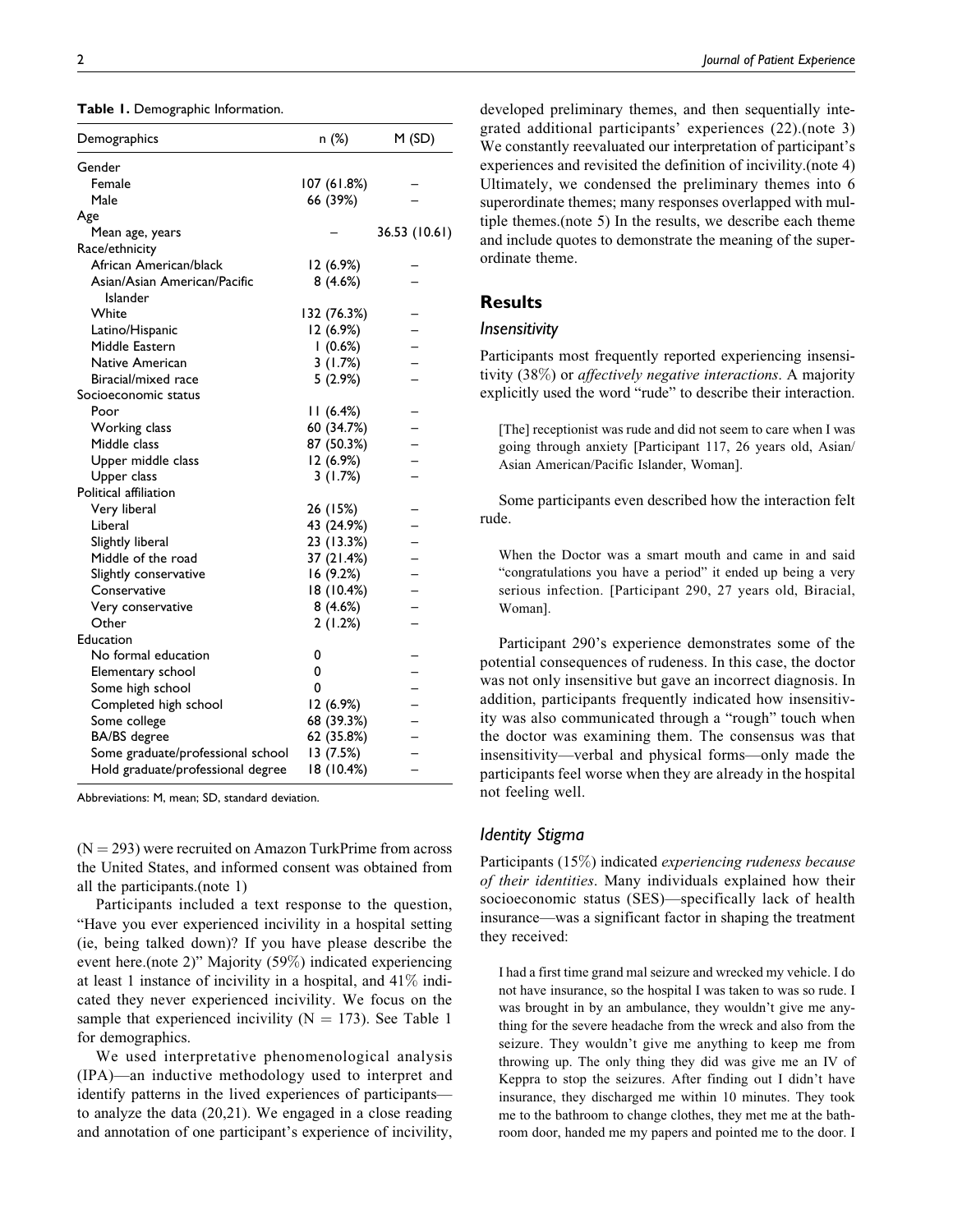didn't even get wheeled out after having a seizure and a wreck ...[Participant 272: 28 years old, White, Woman].

Participant 272 attributes the rapid release from the hospital, absence of a wheelchair, and additional medication with the disclosure of her insurance status. Many participants echoed the same concern of poor medical care and interpersonal treatment because of their SES. One participant's experience highlighted an explanation of why lower SES patients received worse treatment:

...[I] was told in plain terms that those who don't pay for their [insurance] have no right to complain about not receiving the best treatment

[Participant 47: 34 years old, Latina/Hispanic, Woman].

This perception suggests that individuals from lower SES do not deserve the same quality treatment as individuals from higher SES backgrounds and shouldn't act to rectify inequality in treatment. Overall, these participant's experiences reinforce the research on class-based inequalities in health care, whereby lower SES is associated with higher mortality and morbidity (26).

In addition to SES, participants mentioned they experienced comparable rudeness because of their stigmatized health conditions or appearances. This was common for those with mental health conditions and addictions:

... The doctor hated the way I look because I am a tattoo artist and have a lot of tattoos, I broke my foot and the doctor thought I was just there for the pills

[Participant 45: 30 years old, White, Man].

Participants often highlighted how the use of stereotypes associated with their conditions impacted the doctor's perceptions and course of action. Despite participants seeking care or pursuing the recommended course of action, they faced backlash. These experiences demonstrate how identity stigma can exacerbate health inequity.

### Gaslighting

Participants (26%) indicated what we categorized as containing elements similar to "gaslighting" or mistreatment in which participants' experiences were minimized, doubted, questioned, second guessed, or denied by health-care professionals.

Yes, I was giving birth and was supposed to have a C-section. I got my epidural but I told the doctor that it's not working, they didn't believe me so when they started cutting I started screaming because the epidural was not working.

[Participant 292: 30 years old, White Woman]

...I was told I was lying about being sick. I was told that I had lost 45 pounds in 2 months because of a mild cold, and that I was wasting their time. They tried to make me feel like I was a burden, and I was taking away from other patients who they [Participant 275: 34 years old, White Man]

Research has found that gaslighting is used by an individual as a method of gaining or maintaining power over another (27). Patients' power is lost when they are no longer perceived as the expert of their bodily experiences. These participants demonstrate how when their experiences were denied, their own sense reality was called into question which is a critical feature of gaslighting. The literature suggests that the perpetrator of gaslighting is intentional. Although we do not have data on the intent of the perpetrators, this form is labeled as "gaslighting" because it still contains most of the elements.

#### Infantilization

A substantial percentage of participants (35%) experienced infantilization, in which participants were talked down to, addressed in a patronizing way, or treated as a child:

I am nearly always talked down to and dismissed by doctors. I rarely go to the doctor and put off legitimate illnesses and pains...so when I do go, it is serious and want to be taken serious. [Participant 237; 34 years old, White, Woman]

Participants frequently mentioned that doctors challenged their competency by treating them as "stupid" or suggesting that they didn't understand specific details. Some participants describe how they engaged with the medical system differently as a result of facing infantilization. For instance, participant 237 restricts how often she goes to the doctor to avoid facing mistreatment. If individuals pursue medical care only when they believe it is "serious," they may be omitting critical preventive behaviors such as cancer screenings which could have deleterious downstream consequences (28). A few women noted how their experiences of infantilization operated as benevolent sexism. Benevolent sexism is seemingly positive but reinforces a stereotype that women are largely incompetent and dependent, suggesting others are more knowledgeable of their own well-being (29). For instance:

Because my spouse was with me, the doctor talked to him and ignored me. Next, he asked my spouse about the options for my recovery as part of a decision-making process. Finally, the doctor turned to me, jiggled my hand, smiled and said 'we're taking care of you'. [Participant 265: 63 years old, White, Woman]

In this example, the doctor's paternalistic language of "we're taking care of you" and body language communicated he was excluding her from making her own health decisions, which undermines her autonomy.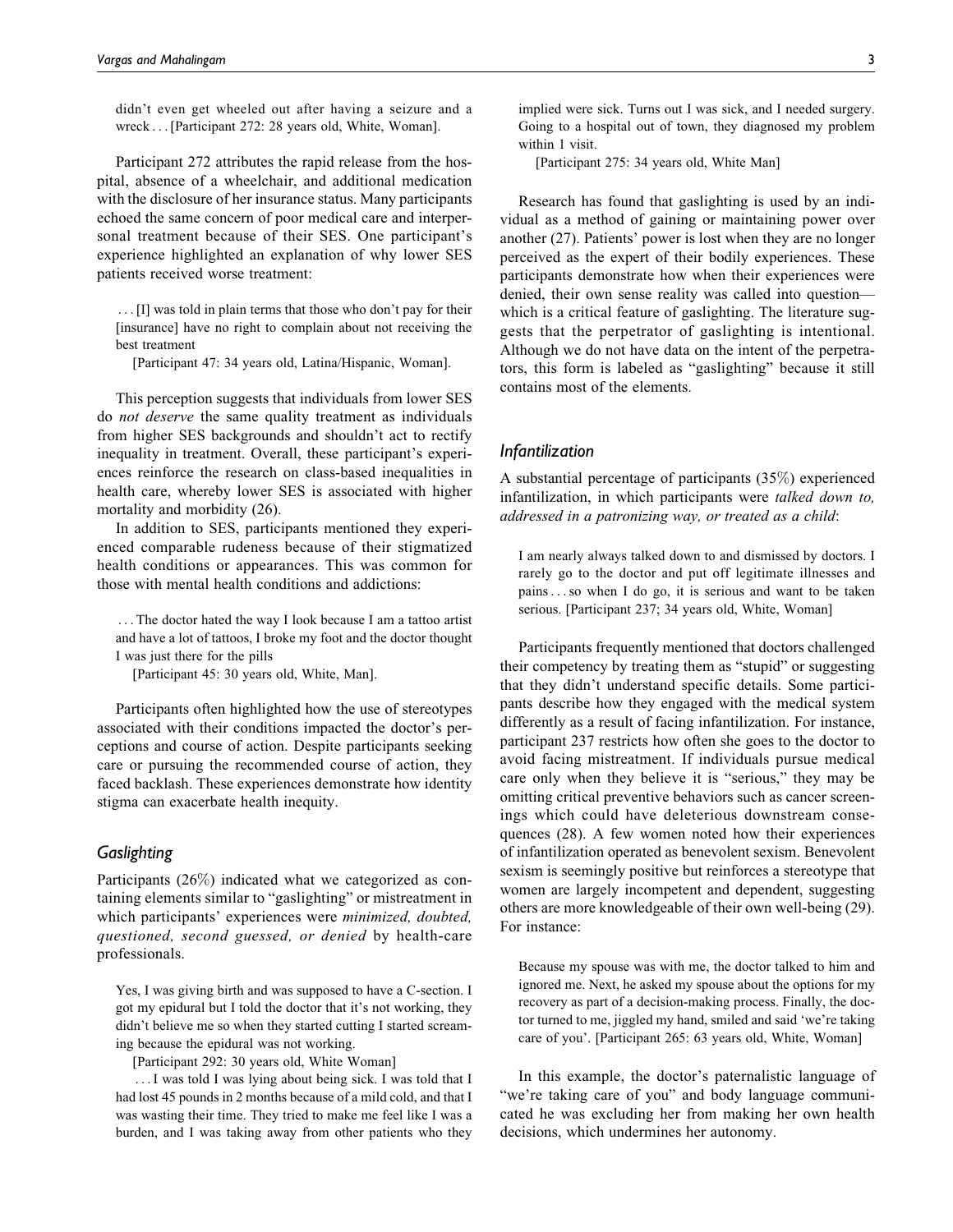Interestingly, several participants described facing infantilization when they were in the hospital, but not necessarily a patient.

When my dad was in the hospital, there were quite a few instances of our family being talked down to. They would also get very defensive when we would point out something that didn't seem right ...[Participant 167: 32 years old White, Woman].

This point ties to the larger problem of incivility in hospitals, regardless of one's role. The data suggest that anyone who is present in a context where incivility occurs—including visiting family—is subject to experiencing infantilization.

## Poor Communication

Another theme was poor communication  $(7\%)$  in which participants believed the health-care professionals were not effectively communicating with them.

Yes, when my wife was admitted into emergency, we didn't really know what was going on with her. A doctor, we had never met, walked in after some tests and told her she had a tumor and walked out. No explanation or compassion [Participant 136: 43 years old, White, Man].

One form of poor communication included health-care professionals not providing enough information to patients and families about specific conditions. Participants mentioned that they were trying to make informed decisions but were unable. Participants perceived lack of quality information as a source of disrespect. Additionally, there were instances of poor communication in which participants did not receive verbal warning before their bodies were touched.

... The most uncivil was the surgeon, with no warning, plunging scissors from a bedside stand into my abdomen and cutting open my healed wound to drain a large abdominal abscess which flowed out all over me and my bed. After cooking this infection for over a week, spiking/breaking fevers, losing 25 lbs, a nurse came into my room and started scolding me for not having been up walking. No one had mentioned this to me nor had ever helped me try to walk. I told her I would walk if I was supposed to ...[Participant 116; 66 years old, White, Woman].

She reflects on how her traumatic experience was worsened by multiple, chronic forms of poor communication. Despite wanting to follow medical advice, she couldn't because she was not given complete information reinforcing the body of literature linking communication and medical adherence (30). Uniquely, she later goes on to describe how she decided to become a nurse because of these instances of incivility to help change the interpersonal communication problems.

## Ignored

Participants (10%) also indicated being ignored by healthcare professionals. Some individuals describe how their voices, contributions, or concerns were ignored:

I've had my complaints flat out ignored and I had to return at a later date because of it. The doctor acted too busy to deal with me for more than five minutes [Participant 250: 22 years old, African American/Black, Woman].

In addition to their voices being ignored, many individuals commented on how they felt their sense of humanness was ignored and they felt reduced to being an animal or an object.

Yes, the receptionist acted like I was just a number and if I asked a question, she acted like I was just trying to cause her problems and had no right to ask questions [Participant 99; 39 years old, White, Woman].

Participants believed they were not perceived holistically, and their humanity disregarded. These instances of feeling ignored are consistent with dehumanization—denied elements of being a human being (31). Research has demonstrated that within the medical context, dehumanization is likely to occur between individuals with large power gaps (ie, patient and doctor). Importantly, participant 99 demonstrates that dehumanization can occur from anyone in the hospital context, including the receptionist.

## **Discussion**

Our study uniquely captured the phenomenology of incivility from the patients' perspective. By conceptualizing participants as the expert of their life experiences, we identified 6 superordinate incivility themes. We found that these general themes reflect incivility being present in almost every aspect of the patient experience and perpetrated from a variety of sources. For example, upon entering a hospital, one may face identity-based mistreatment from the receptionist because of their SES, or when talking with a doctor in the emergency department, the reality of one's experiences of suffering may be doubted. Together, these themes capture the dynamic interpersonal aspects of the patient experience, which differ from the experiences of hospital employees who are studied often. Our findings underscore the importance of focusing exclusively on a patient sample.

We found multiple forms of incivility reinforced power structures. Identity stigma, gaslighting, and infantilization contained noteworthy instances of participants losing power and control. Research has found that a reduced sense of control is associated with negative health consequences; thus, it is possible that incivility undermines individual control, which in turn undermines health (32). Because incivility is ubiquitous, it is imperative for researchers to consider incivility on a large scale and investigate how its prevalence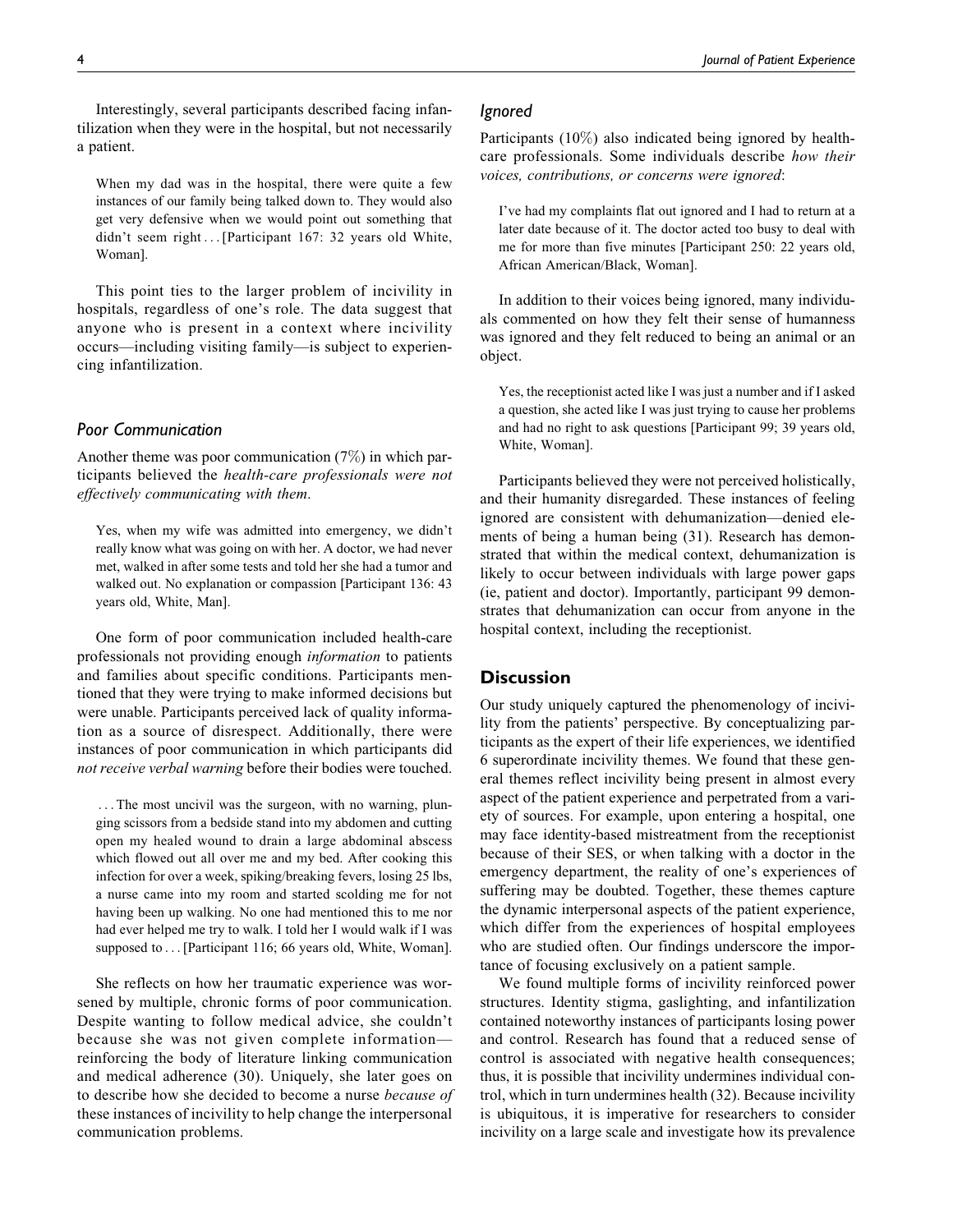impacts health trends. For instance, does incivility experienced in health-care settings impact identity-based health inequalities such as the race divide in the morbidity and mortality of conditions such as cardiovascular disease and cancer? Future research should investigate the cumulative effects of incivility on health outcomes.

We unexpectedly found that participants mentioned the consequences of experiencing incivility. While incivility is classified as a "minor" form of mistreatment, our finding suggest that the consequences are not necessarily minor. One notable example was the consequences of gaslighting, which included not receiving an accurate or timely diagnosis. It is possible that if their conditions were diagnosed immediately, more invasive and costly forms of treatments down the line—like emergency surgery—could be avoided. Many also articulated experiences of trauma and indicators of posttraumatic stress even years after the experience. Therefore, this study points to the need to further investigate the full range of health consequences.

It is necessary to ground these consequences within larger context of the economic costs of health care. Everyday instances of incivility against patients may result in ineffective decision-making processes and inaccurate diagnoses all contributing to rising health-care costs. We recommend health-care administrators establish norms of interpersonal respect across all departments.

Among participants with the shared experience of facing incivility, the current study captured a broad band of the experiences and highlighted the contextual complexities and nuances of patient-targeted incivility. Our online sample permitted us to gain a wider constitution of the patient experience (24). It is necessary for researchers to follow-up on subsamples of participants to gain even deeper understanding. For instance, researchers could interview a subset of individuals without health insurance to further our understanding of identity stigma incivility. Future research should also consider how specific contextual factors (eg, presence of social support) and patients' medical histories (eg, acute vs chronic conditions) inform the instances and impact of incivility.

## **Conclusions**

Incivility experienced by patients at hospitals differ from experiences of nurses, take on unique forms, are perpetrated from multiple individuals, and suggest critical consequences. Future research must continue to capture the phenomenology of patient incivility, since it is an essential component of improving patient well-being.

#### Acknowledgments

The authors thank all research participants for their honest and rich responses. Thank you to Natalie Maas, our research assistant for her assistance in the research project.

The author(s) declared no potential conflicts of interest with respect to the research, authorship, and/or publication of this article.

#### Funding

The author(s) received no financial support for the research, authorship, and/or publication of this article.

#### ORCID iD

Emily A Vargas **b** <https://orcid.org/0000-0001-8551-2432>

#### **Notes**

- 1. Four hundred participants were initially recruited, and 107 were excluded because they had never been to any hospital before, did not answer the primary question for the current study, or included a nonsensical answer.
- 2. Participants were recruited from across the United States. The data in the current study reflect an aggregate of incivility experiences from many hospitals and not those of a single hospital. Participants were also instructed to exclude the names of specific people or specific hospital names.
- 3. The current study responds to the larger call in the literature regarding the push toward novel implementation of IPA (23). Following Mahalingam and Rabelo (22), we used text responses to a single question as our source of data. This permitted a more diverse sample (along demographics and location) to promote the integration of multiple perspectives in IPA (24).
- 4. The definition of incivility guided our coding and our final set of themes. The incivility literature makes critical distinction between incivility and other negative interpersonal behaviors, and we only considered experiences that mapped onto incivility.
- 5. Saturation was evident after no additional data emerged, and there was clear informational redundancy (25).

#### **References**

- 1. Schilpzand P, De Pater IE, Erez A. Workplace incivility: a review of the literature and agenda for future research. J Organ Behav. 2016;37:S57-88.
- 2. Porath C, Pearson C. The price of incivility. Harv Bus Rev 2013;91:115-21.
- 3. Andersson LM, Pearson CM. Tit for tat? The spiraling effect of incivility in the workplace. Acad Manage Rev. 1999;24: 452-71.
- 4. Cortina L, Magley VJ, Williams JH, Langhout RD. Incivility in the workplace: incidence and impact. J Occup Health Psychol. 2001;6:64-80.
- 5. Adams GA, Webster JR. Emotional regulation as a mediator between interpersonal mistreatment and distress. Eur J Work Organ Psychol. 2013;22:697-710.
- 6. Chen Y, Ferris DL, Kwan HK, Yan M, Zhou M, Hong Y. Self-love's lost labor: a self-enhancement model of workplace incivility. Acad Manage J. 2013;56:1199-219.
- 7. Lim S, Cortina LM. Interpersonal mistreatment in the workplace: the interface and impact of general incivility and sexual harassment. J Appl Psychol. 2005;90:483-96.